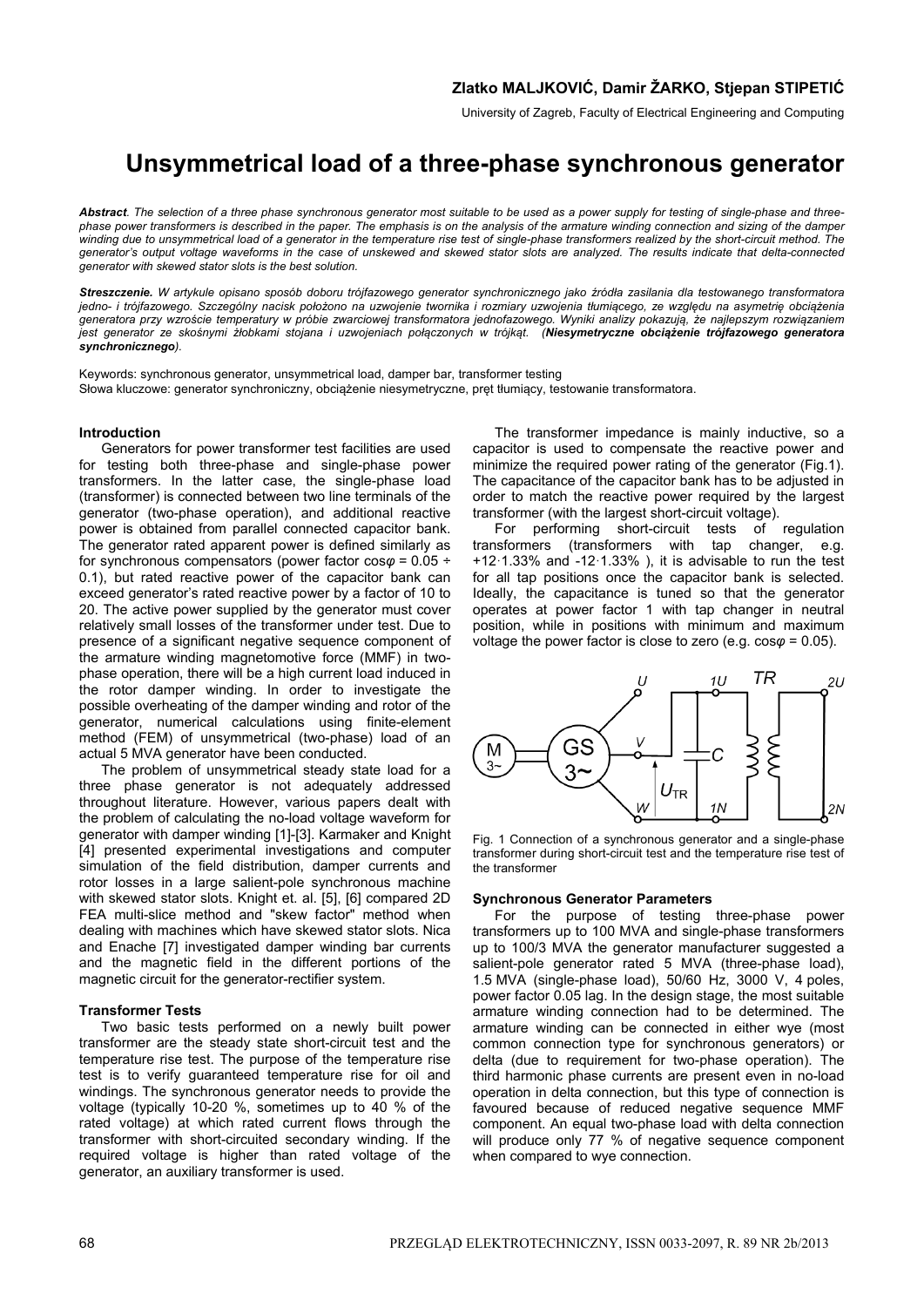### **Numerical calculations**

The generator has a total of 72 stator slots and 13 damper bars per pole. The axial ventilation ducts are positioned inside each stator tooth and on every pole (three holes). The rated operating point is defined with rather small active power load: 5·0.05 = 250 kW and therefore magnetic flux plot is only slightly different than in open circuit due to very small load angle. The flux plots are shown in Fig. 2 for rated three-phase load and Fig. 3 for unsymmetrical load (two-phase connected single-phase load, power factor 0.05).



Fig. 2 Magnetic flux of a synchronous generator at rated load



Fig. 3 Magnetic flux of a synchronous generator at unsymmetrical load

 The differences in damper bar current distributions between wye and delta connection are shown in Figs. 4 and 5. Damper bar No. 7 is placed in the middle of the pole shoe, and damper bar No. 1 is the first on the left (the rotor rotates counterclockwise).

It can be noted that damper bar currents are approximately two times larger in wye-connection. The largest currents occur in the outermost damper bars.

The differences in frequency spectrum of phase currents between wye and delta connection are shown in Fig. 6 and Fig. 7.



Fig. 4 Damper bar current distribution of one salient pole, twophase load 1.5 MVA, delta connection



Fig. 5 Damper bar current distribution of one salient pole, twophase load 1.5 MVA, wye connection



Fig. 6 Phase current frequency spectrum, two-phase load 1.5 MVA, delta connection

The line-to-line voltage waveforms with unsymmetrical load for wye and delta connection are shown in Figs. 8 and 9 with unskewed stator slots.

By skewing the stator slots for one slot pitch, the higher harmonics due to slotting on stator and rotor are substantially reduced. This effect is clearly demonstrated in Figs. 10 and 11.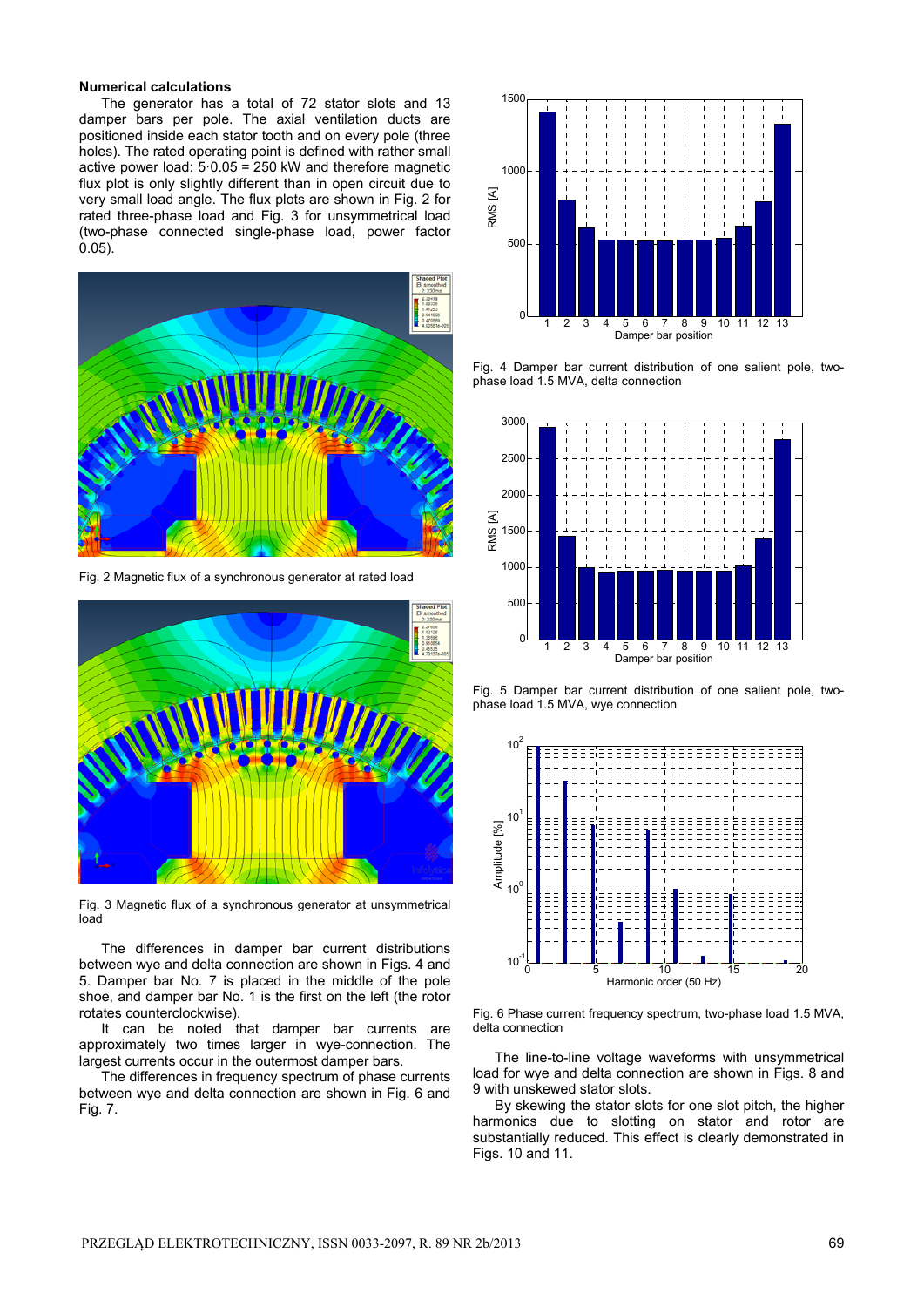

Fig. 7 Phase current frequency spectrum, two-phase load 1.5 MVA, wye connection



Fig. 8 Line-to-line voltage waveform, two-phase load 1.5 MVA, delta connection



Fig. 9 Line-to-line voltage waveform, two-phase load 1.5 MVA, wye connection

 By conducting a series of finite-element method calculations, it has been shown that it is better to choose delta connection for testing single-phase transformers. It is interesting to see that even in no-load operation the damper bar currents cannot be neglected (Fig. 12).

It can be noted that the largest currents in no-load operation flow in the centre of the pole, which is not the case in unsymmetrical operation (Figs. 4 and 5.). For orientation, the current of 76 A corresponds to the current density of  $0.67$  A/mm<sup>2</sup>.

 In no-load operation and wye connection the armature winding current equals zero, while the field winding is excited producing magnetic field in the generator. Due to presence of the stator slots, a slight variation of the total magnetic reluctance seen by the field winding occurs, and thus the variation of the air-gap flux density occurs as well as the rotor rotates. Consequently, a variation of the flux linked by the damper winding bars also occurs, which

induces voltage in the bars, and since they are all shortcircuited, the current can flow. Since bars located in the centre of the pole link the highest flux, those bars will also exhibit the highest flux variation and thus the highest induced voltage and current. In the case of delta connection, the small amount of zero sequence current will be induced which can circulate inside the closed delta connection. This current produces an additional field component which is reflected on the damper winding, thus additionally increasing the damper bar currents by approximately 10 %.



Fig. 10 Single phase load 1.5 MVA, line-to-line voltage, frequency spectrum, delta connection



Fig. 11 Single phase load 1.5 MVA, line-to-line voltage, frequency spectrum, wye connection

 The damper bar current distribution under rated threephase load is very similar to no-load operation due to low power factor and small load angle (Fig. 13). The maximum bar current of 264 A corresponds to the current density of 2,33 A/mm<sup>2</sup>. It should be noted that currents in the bars  $\overline{8}$  to 13 are slightly higher than currents in the bars 1 to 6 because under load the air-gap field axis is shifted towards bars 8 to 13 by the amount of load angle with respect to the centreline of the pole, thus causing higher induced currents in those bars.

 In the case of unsymmetrical single-phase load a negative sequence field component emerges which travels at a speed twice the synchronous speed with respect to the damper winding. Since damper winding has no conductors in the interpolar space and the short-circuit rings connect all the bars in all pole shoes, with respect to the negative